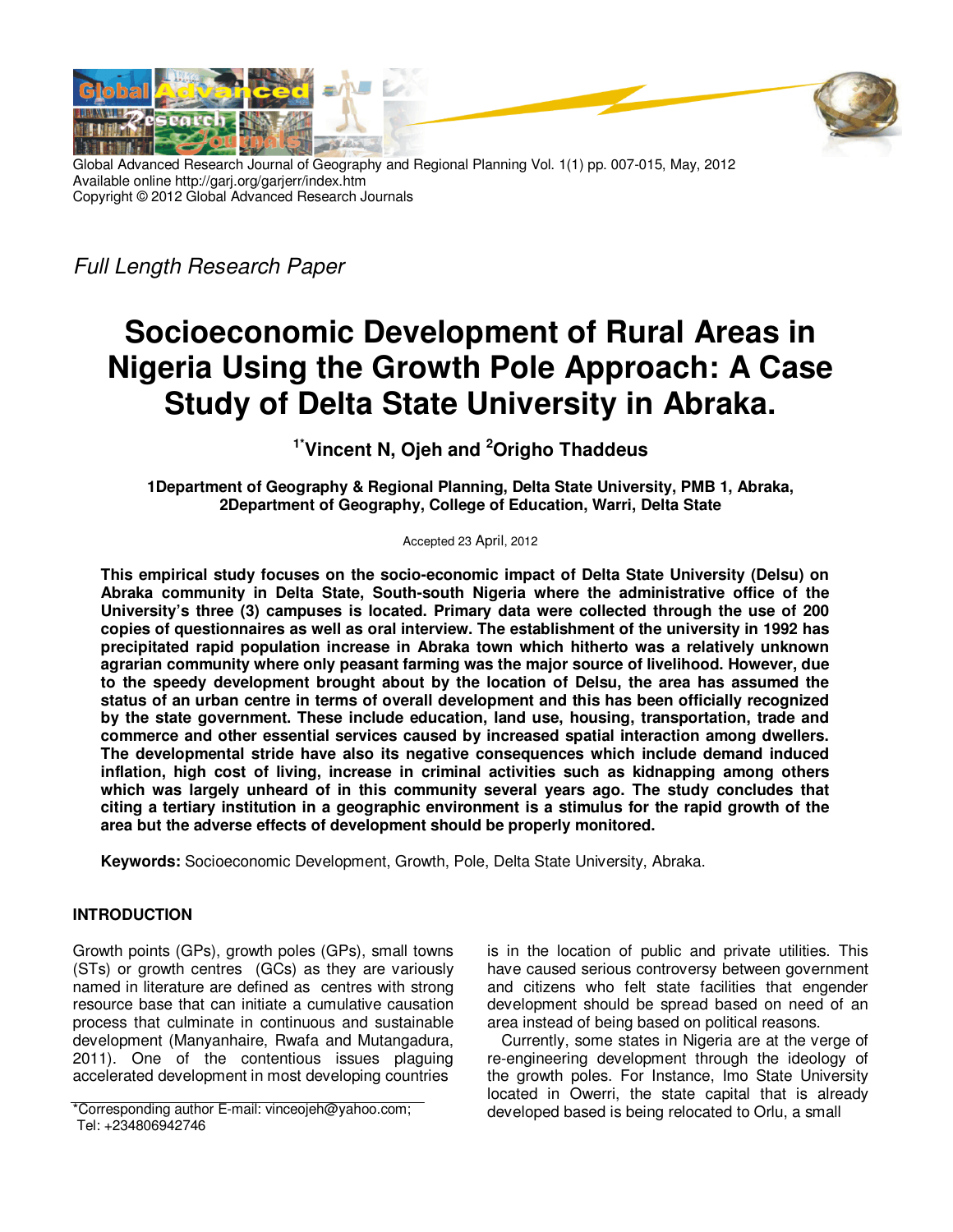town in order to develop the area. This is because the government of the day realizes that the location of the state university in that area would facilitate rapid socioeconomic development through creation of employment opportunities for both skilled and unskilled labour thereby pulling population to the area. This will in turn help to boost trade and commerce in the local economy, increase land use patterns to sustain the utility that has been established.

Delta State University popularly called Delsu, formerly a faculty of education campus of the defunct Bendel State University, Ekpoma in the 80's has grown to a full fledge university since 1992 following the creation of Delta State in August 29, 1992 out of Bendel State by the General Babangida administration. The university currently operates five (5) academic faculties (Science, Social Science, Arts, Education, Basic Medical Sciences) and four institute programs (Institute of Science and Laboratory Technology (ISLT), Institute for Continuous education (ICE), Institute of computer science technology (ICST) and Centre for Niger Delta Studies (CEND) in Abraka; two faculties (Law and Engineering) in Oleh campus and two faculties in Anwai campus (Management Sciences and Agriculture) with a student population of about 36,000 as at 2010 (www.deltastate.edu.gov.ng).

 The population of Abraka has increased from 5,006 in 1985 to 15, 375 in 1991 (NPC, 1991) which is an increase of 207%, and by the end of year 2003, the population has grown to 66,738 (Efe & Aruegodore, 2003). Presently, the population of Abraka is projected to be 89,940 using an annual growth rate of 3.8% (Ojeh, 2011).The rapid population growth is a function of the location of Delta State University in the area which has attracted skilled and unskilled labour. There has been an increase in socio-economic activities over the years as well as an intensive pressure on marginal lands in Abraka.

# **Study Area**

Delta State University, Abraka is located in the South-South geopolitical zone of Nigeria popularly referred to as the Niger Delta region. The choice of the University for this study is borne out of its developmental impacts on Abraka community as well as its long years of establishment (20 years) as a full fledge ivory tower. Delta State University has three campuses in Abraka, one in Oleh and another one in Anwai. Abraka lies between latitude  $5^0 45$ ` and  $5^0 50$ ` North of the equator and longitude  $6^0$  and  $6^015$  East of Greenwich meridian. It is bounded on the north by Edo State's Orhionmwon Local Government Area. Abraka is bounded by Ukwuani and Ughelli North Local Government Areas to the east and south respectively. It is bounded on the west by Agbor plain. Abraka has a

total area of approximately 164sq.km (see Figure 1). The present topography consists of rolling lowland plain generally above 45m above the sea level. Viewing Abraka physiographically, it was observed that the land slopes gently to river Ovwuvwe in the south, river Ethiope in the north and Agbor plain in the West.

Abraka falls within the equatorial climate belt of the world and tropical rainforest belt of Nigeria with mean temperature of  $30^{\circ}$ C. Abraka experiences heavy and torrential rainfall amount throughout the year. The annual rainfall amount of Abraka is 3,098mm with mean monthly rainfall ranging from 25.8mm in December to 628.9mm in September (Efe, 2006). Abraka experiences double rain maxima and August break.

## **Conceptual Issues and Implications:**

The term growth point (GP) means increasing in size both in number of facilities, building and services provided at an identified centre. Thus, once a centre has been established there should be an observable change in spatial structure and pattern. One would assume that the spatio-temporal expansion is development. It quickly reminds one of the links between growth and development. Whilst the word growth implies expansion development implies quantitative growth and the quality of growth introduced to the selected centres. Thus, these terms are commonly used interchangeably in rural planning (Manyanhaire, Rwafa and Mutangadura, 2011).

A theoretical tracking of the concept of growth centres links it to a Frenchman, François Perroux who proposed the Growth Centre Theory in 1958. His ideas were a synthesis of the fusion of the various central place and core periphery theories that took centre stage about the same time. The core is the centre of development. It is characterized by an increase in economic activities and development of the spatial structure, a process known as morphogenesis. The initial triggers include; water supply raw materials, energy and a threshold population size capable of consuming services and goods. Some of the centres developed due to a 'Historical accident' which triggered the cumulative causation process. Cumulative in this sense means accumulation of wealth in a geographic space with a multiplier effect.

The multiplier effect in this sense implies the expansion of economic activities driven by increased consumption. These features were supposed to be manifested at the identified points of growth. The general weaknesses of the theories as reflected in literature are over simplification of the development process as a linear process with discernible stages of development. It assumes rapid spatial expansion in terms of the built up area and has limited reference to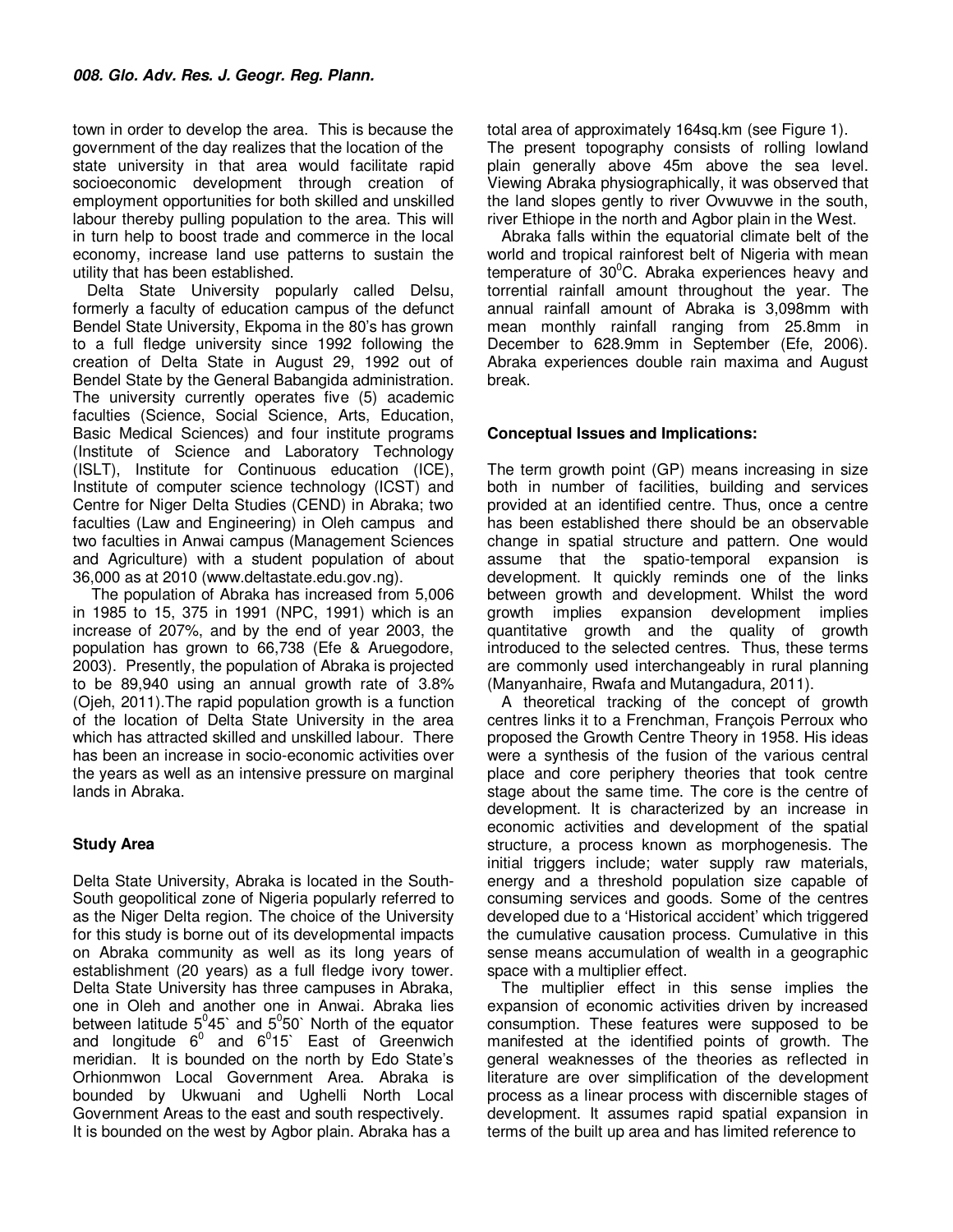

the qualitative development aspects. The cyclic natures of depressions, crisis and booms that characterize capitalist economies have not been explored. In this context, the African capitalist economy is more defective as compared to the developed world and most likely to experience severe shocks in the case of an economic crisis of the current proportions in Nigeria.

The growth pole strategy was also perceived as a vehicle to reduce rural urban disparities and to better understand the interdependences between the development zones (Douglass, 1998). The growth pole needed an identifiable resource base capable of stimulating specific production and marketing activities (Mutizwa-Mangiza and Helmsing 1991). Growth centres were also historically viewed as central places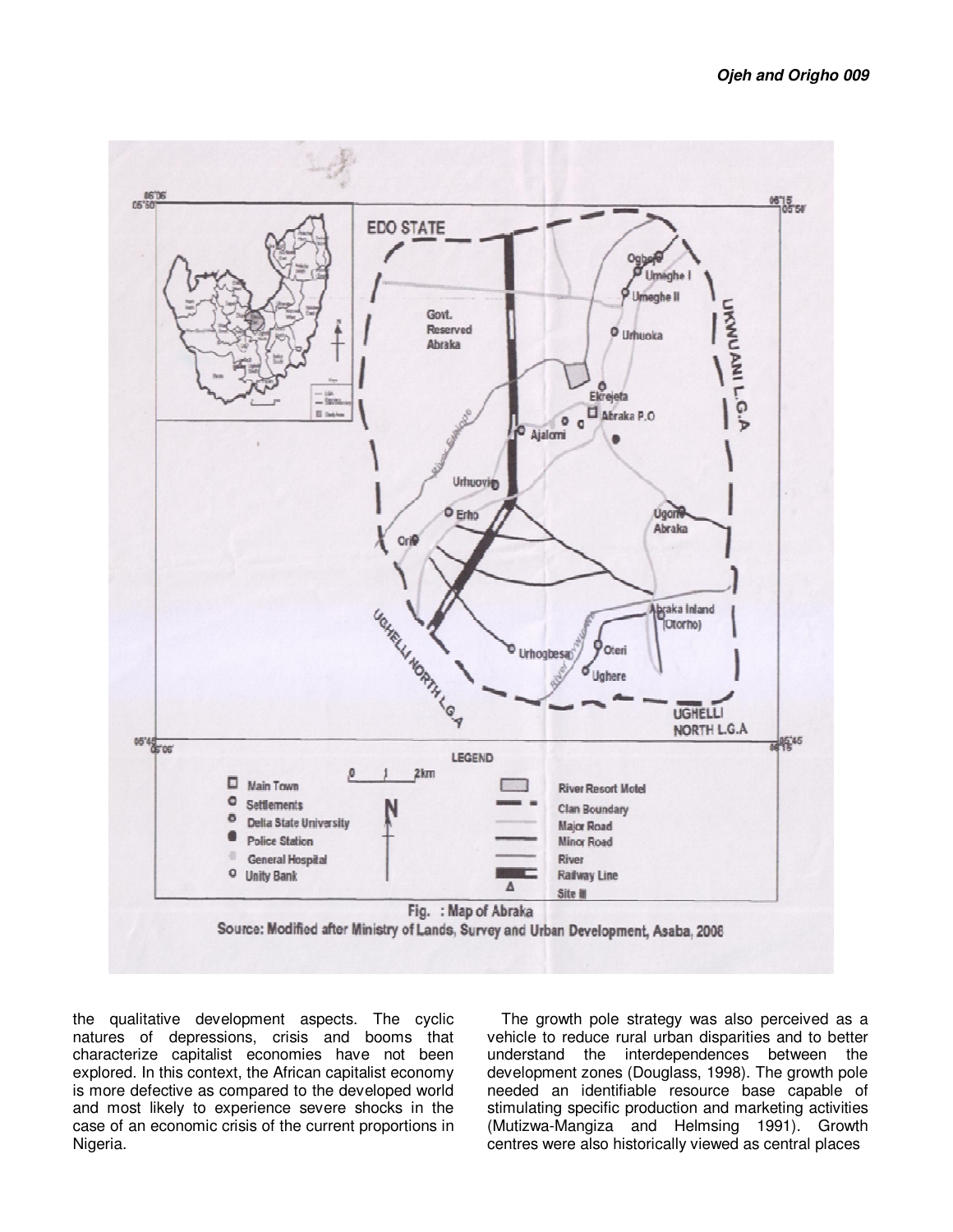at the bottom end of the central place hierarchy which contributed directly to the basic economic and social needs of agricultural producers. In performing this function growth poles concentrate on the provision of infrastructure, collecting and marketing of agricultural inputs, basic agro-processing facilities, social services and low order consumer goods. There are a variety of definitions but the focus of this paper is the development points established for the purpose of propelling growth. Definitions are quite illusive and are very much determined by professional inclinations. The controversies surrounding the explanation of this term in literature are identified with the regional-economicplanning matrix. Thus, recognizing this inherent limitation this paper used the terms poles, centres, small towns, rural towns or generally as service centres interchangeably.

#### **MATERIALS AND METHODS**

This study made use of data from primary and secondary sources. The primary data was generated via oral interview and the administration of 200 copies of questionnaire to respondents in the study area. The secondary data were from published government gazettes. To ensure unbiased representation, the simple random sampling technique was used to distribute the 200 copies of questionnaires in the three (3) major quarters in Abraka; Viz- Abraka P.O (Urban), Ekrejeta and Urhuoka. 100 copies of the questionnaire was administered in Abraka P.O (Urban) because of the population of people in this core area being very proximate communities of the Delsu's campus 1 and 2 while 50 copies of questionnaires each were administered at Ekrejeta and Urhuoka respectively.

The questionnaire was designed to elicit information on demographic characteristics of respondents; their socio-economic characteristics featuring questions on occupation, monthly income, ownership of landed properties, language spoken, length of stay in Abraka, crime experiences/perception of respondents among others. Generated data was analyzed using both descriptive (simple percentage was deployed) and inferential statistics (the SPSS version 17 of analysis of variance was deployed).

#### **RESULTS AND DISCUSSION**

Table 1 reveals that 65% of the respondents were male while 35% were female. This is because the male folks are more occupationally migratory than the females. Most of the respondents are in their forties (24.5%), and late thirties (15.5%) and were married

(62%) at the time of study while singles were (35%). The study shows that there is very low level of divorced (1%) and widowed (2%) people in Abraka. Table 1 also reveals that 90% of the respondents are Christians while 10% were Muslims. This is largely as a result of the location of the study area in the southern part of Nigeria mainly dominated by Christians.

The ethnic composition of the respondents indicates that the area is dominated by the Urhobos (26.5%), Ukwuanis (19.5%), Ibo (13%), Isoko (11.5%), Ika (10.5%), Yoruba (9.5%) and the Hausas were merely (2.5%). This composition confirms the multi-ethnic diversity of the Niger area as well as the people's willingness to accommodate others. Abraka is one of the 25 kingdoms of Urhobo land sharing close boundaries with the Ukwuani nationals of Ndokwa land. Majority of the respondents were indigenes of the town who came back to the area along with other labour migrants (skilled and unskilled) in the last 15-20 years as a result of the presence of Delta University and available job opportunities.

The study also reveals that 43.5% of the respondents had obtained bachelor's degree while 27% had a postgraduate degree, school certificate (18.5%) and primary school certificate (7.5%), while 3.5% indicated not having a formal education (Table 1). If the figures for those with bachelors and postgraduate degrees are added together, this will give (69.5%) which is indicative of a high literacy level in Abraka. The presence of the University with its various degree and diploma programs have had a positive influence on the indigenes who took advantage of the programs via weekend degree, diploma and sandwich outlets.

Table 1 also shows that among the respondents, 23% have been living in Abraka for 16-20 years, 22% have been living there for between 0-5 years. 18.5% responded that they have lived in Abraka for between 6-10 years, 13% have lived there for over 20 years while on 12.5% responded that they were born there. This shows that the bulk of the inhabitants of the town also came in after the establishment of the university and this has helped to swear-up the population of the town. The oral interview granted to some of the respondents disclosed that there have been several cases of intermarriages between the different ethnic nationalities found in the area except with those of the Hausa origin. The demographic characteristics of Abraka have far reaching impacts on the socioeconomic activities of the study area both positively and negatively (see table 2 and 3).

Table 2, shows that occupationally, majority of the respondents are made up of non-academic staff of Delta State University (31%), teachers of the various government-owned and privately owned schools in the town (16.5%) and academic staff of Delta State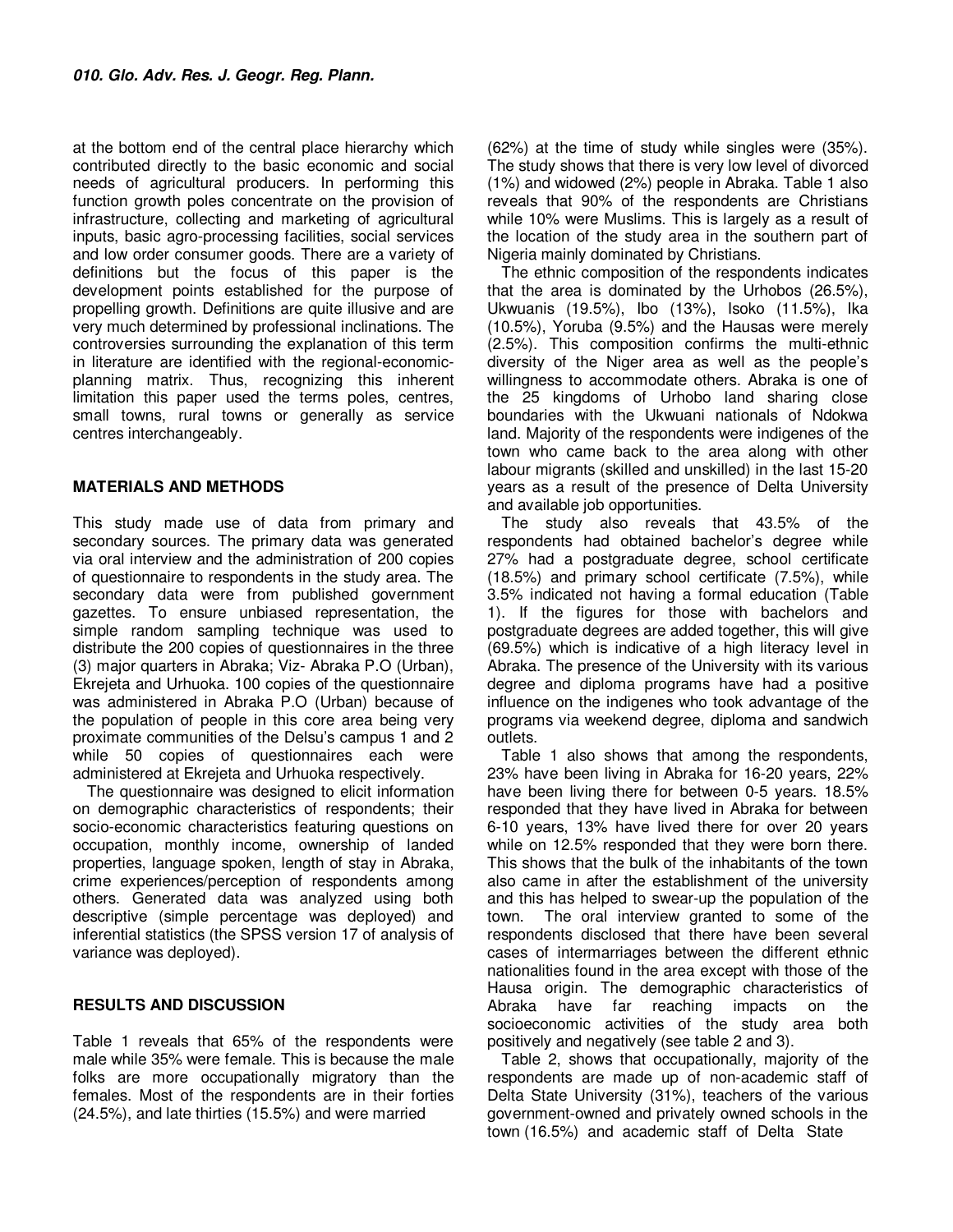| <b>Variables</b>          | <b>Category</b>     | <b>Frequency</b> | Percentages (%) |
|---------------------------|---------------------|------------------|-----------------|
| Sex                       | Male                | 130              | 65              |
|                           | Female              | 70               | 35              |
| Age (years)               |                     |                  |                 |
|                           | Below 20            | 0                | 0               |
|                           | $20 - 24$           | 11               | 5.5             |
|                           | 25-29               | 12               | 6               |
|                           | 30-34               | 17               | 8.5             |
|                           | 35-39               | 31               | 15.5            |
| Religion                  | 40-44               | 49               | 24.5            |
|                           | 45-49               | 36               | 18              |
| Marital status            | 50-54               | 24               | 12              |
|                           | 55-59               | 14               | $\overline{7}$  |
|                           | $60+$               | 6                | 3               |
| <b>Ethnic Nationality</b> |                     |                  |                 |
|                           | Christianity        | 180              | 90              |
|                           | Islam<br><b>ATR</b> | 20<br>$\Omega$   | 10              |
|                           |                     |                  | 0               |
|                           | Single              | 70               | 35              |
| Level of Education        | Married             | 124              | 62              |
|                           | Divorced            | 2                | 1               |
|                           | Widowed             | $\overline{4}$   | $\overline{c}$  |
| Length of stay in Abraka  |                     |                  |                 |
|                           | Urhobo              | 53               | 26.5            |
|                           | Isoko               | 23               | 11.5            |
|                           | Ukwuani             | 39               | 19.5            |
|                           | ljaw                | $\overline{7}$   | 3.5             |
|                           | <b>Itsekiri</b>     | $\overline{7}$   | 3.5             |
|                           | lbo                 | 26               | 13              |
|                           | Yoruba              | 19               | 9.5             |
|                           | Hausa               | 5                | 2.5             |
|                           | lka                 | 21               | 10.5            |
|                           | Others(specify)     | 0                | 0               |
|                           |                     |                  |                 |
|                           | Postgraduate degree | 54               | 27              |
|                           | Graduate degree     | 87               | 43.5            |
|                           | School certificate  | 37               | 18.5            |
|                           | Primary school cert | 15               | 7.5             |
|                           | No formal education | $\overline{7}$   | 3.5             |
|                           |                     |                  |                 |
|                           |                     |                  |                 |
|                           | Born there          | 25               | 12.5            |
|                           | 0-5years            | 45               | 22.5            |
|                           | 6-10years           | 37               | 18.5            |
|                           | 11-15years          | 19               | 9.5             |
|                           | 16-20years          | 46               | 23              |
|                           | $20$ years +        | 26               | 13              |
|                           |                     |                  |                 |

#### **Table 1: Demographic characteristics of respondents**

**Source: Author's Fieldwork, 2012**

University (12.5%). This is because in Delsu, as in other universities, non-academic staff are more in number than academic staff because both skilled and unskilled labour is needed which on people with requisite academic skills are employed as lecturers. From personal observations of the researcher as at the

time of this study, Abraka has about five governmentowned primary/secondary schools and about ten privately-owned primary/secondary schools who have many teachers in their labour force taking advantage of the many of graduates from Delta State University who pick up teaching jobs in these schools awaiting the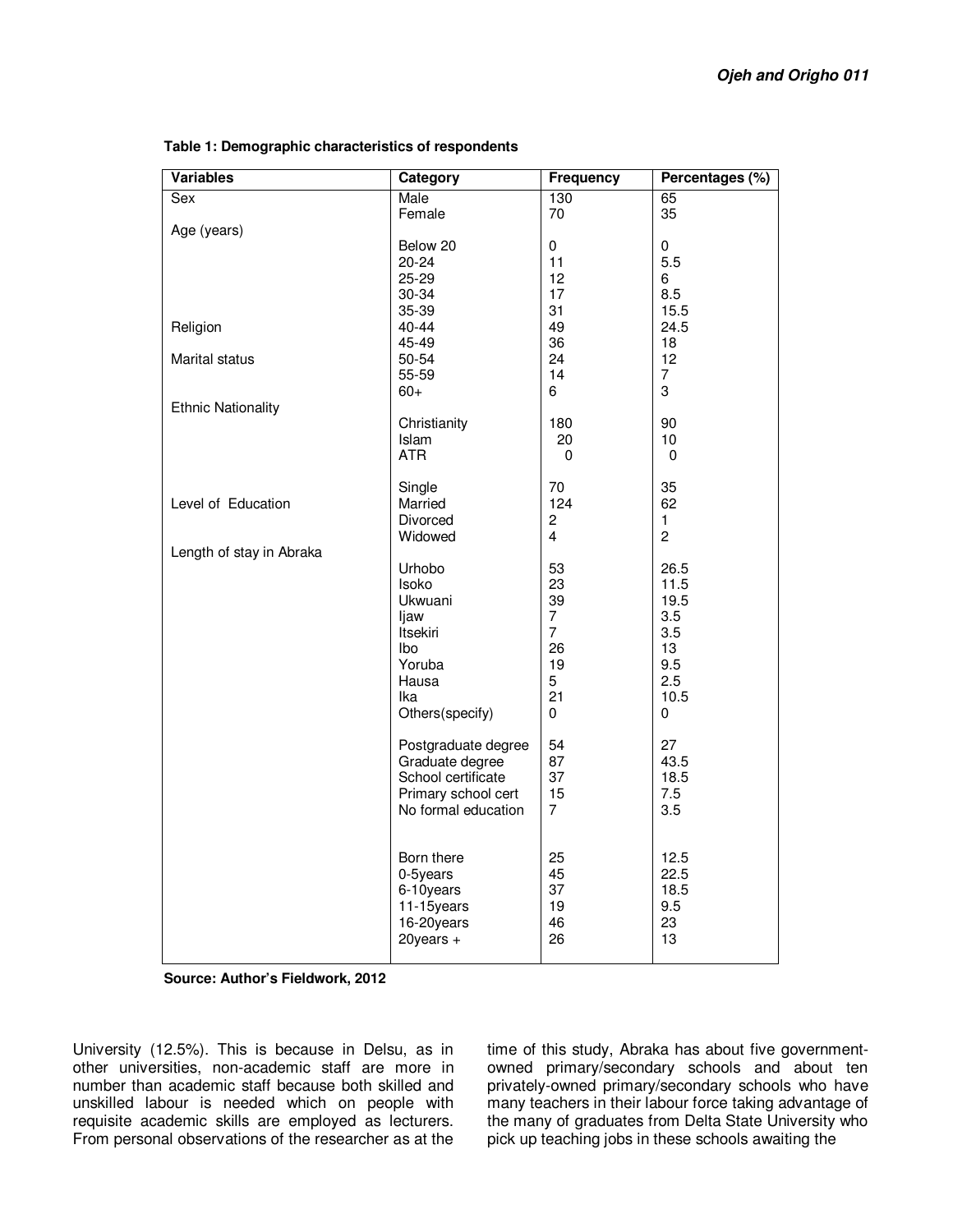| <b>Variables</b>           | Category                        | <b>Frequency</b>                                                                                  | Percentages (%) |
|----------------------------|---------------------------------|---------------------------------------------------------------------------------------------------|-----------------|
| Occupation                 | University staff (academic)     | $\overline{25}$                                                                                   | 12.5            |
|                            | University staff (non-academic) | 62                                                                                                | 31              |
|                            | Teacher                         | 33                                                                                                | 16.5            |
|                            | Banker                          | 19                                                                                                | 9.5             |
|                            | Artisan                         | 12                                                                                                | 6               |
|                            | Driver/Okada Operator           | 20                                                                                                | 10              |
|                            | Unemployed/housewife            | 11                                                                                                | 5.5             |
| Monthly Income             | Trader                          | 5                                                                                                 | 2.5             |
|                            | Farmer                          | 10                                                                                                | 5               |
|                            | Clergy                          | 4                                                                                                 | $\overline{c}$  |
|                            |                                 |                                                                                                   |                 |
|                            |                                 |                                                                                                   |                 |
|                            | Below N20,000                   | 31                                                                                                | 15.5            |
| Types of house lived in    | N20,000-N40,000                 | 77                                                                                                | 38.5            |
|                            | N41,000-N60,000                 | 35                                                                                                | 17.5            |
|                            | N61,000-N80,000                 | 22                                                                                                | 11              |
|                            | N81,000-N100,000                | 5                                                                                                 | 2.5             |
| Age of House               | N101,000-N120,000               | $\overline{7}$                                                                                    | 3.5             |
|                            | N121,000-N140,000               | 6                                                                                                 | 3               |
|                            | N141,000-N160,000               | $\overline{\mathbf{c}}$                                                                           | 1               |
| Home ownership             | N161,000-N180,000               | 3                                                                                                 | 1.5             |
|                            | N181,000-N200,000               | $\overline{7}$                                                                                    | 3.5             |
|                            | $N200,000 +$                    | 5                                                                                                 | 2.5             |
|                            |                                 |                                                                                                   |                 |
|                            | Bungalow                        | 15                                                                                                | 7.5             |
|                            | 3-bedroom flat                  | 65                                                                                                | 32.5            |
|                            | 2-bedroom flat                  | 50                                                                                                | 25              |
|                            | Self-contain                    | 27                                                                                                | 13.5            |
|                            | Room and Parlour                | 40                                                                                                | 20              |
|                            | Single room                     | 3                                                                                                 | 1.5             |
|                            |                                 |                                                                                                   |                 |
|                            | $0-5$ years                     | 123                                                                                               | 61.5            |
|                            | 5-10 years                      | 83                                                                                                | 41.5            |
|                            | $10-15$ years                   | 15                                                                                                | 7.5             |
|                            | 15-20 years                     | 9<br>0                                                                                            | 4.5             |
|                            | $20$ years $+$                  |                                                                                                   | 0               |
|                            | Own my house                    | 45                                                                                                | 22.5            |
|                            | On rent                         | 155                                                                                               | 77.5            |
|                            |                                 | Price<br>Current                                                                                  | [Naira<br>(M)   |
| Rent paid per annum        |                                 | Range<br>Depending on the location/facilities                                                     |                 |
| In Abraka.                 |                                 |                                                                                                   |                 |
|                            | Bungalow                        | N350,000-N500,000                                                                                 |                 |
|                            | 3-bedroom flat                  | N200,000-N300,000<br>N150,000-N200,000<br>N120,000-N150,000<br>N55,000-N80,000<br>N25,000-N35,000 |                 |
|                            | 2-bedroom flat                  |                                                                                                   |                 |
|                            | Self-contain                    |                                                                                                   |                 |
|                            | Bedsitter (single room)         |                                                                                                   |                 |
|                            | Room and Parlour                |                                                                                                   |                 |
|                            |                                 |                                                                                                   |                 |
| Favourable climate         |                                 | 56                                                                                                | 28              |
| What brought you to Abraka | Job opportunity                 | 87                                                                                                | 43.5            |
|                            | Education                       | 50                                                                                                | 25              |
|                            | Market                          | 4                                                                                                 | $\overline{c}$  |
|                            | Others.                         | 3                                                                                                 | 1.5             |
|                            |                                 |                                                                                                   |                 |

**Table 2: Socioeconomic characteristics of respondents** 

 **Source: Author's Fieldwork, 2012**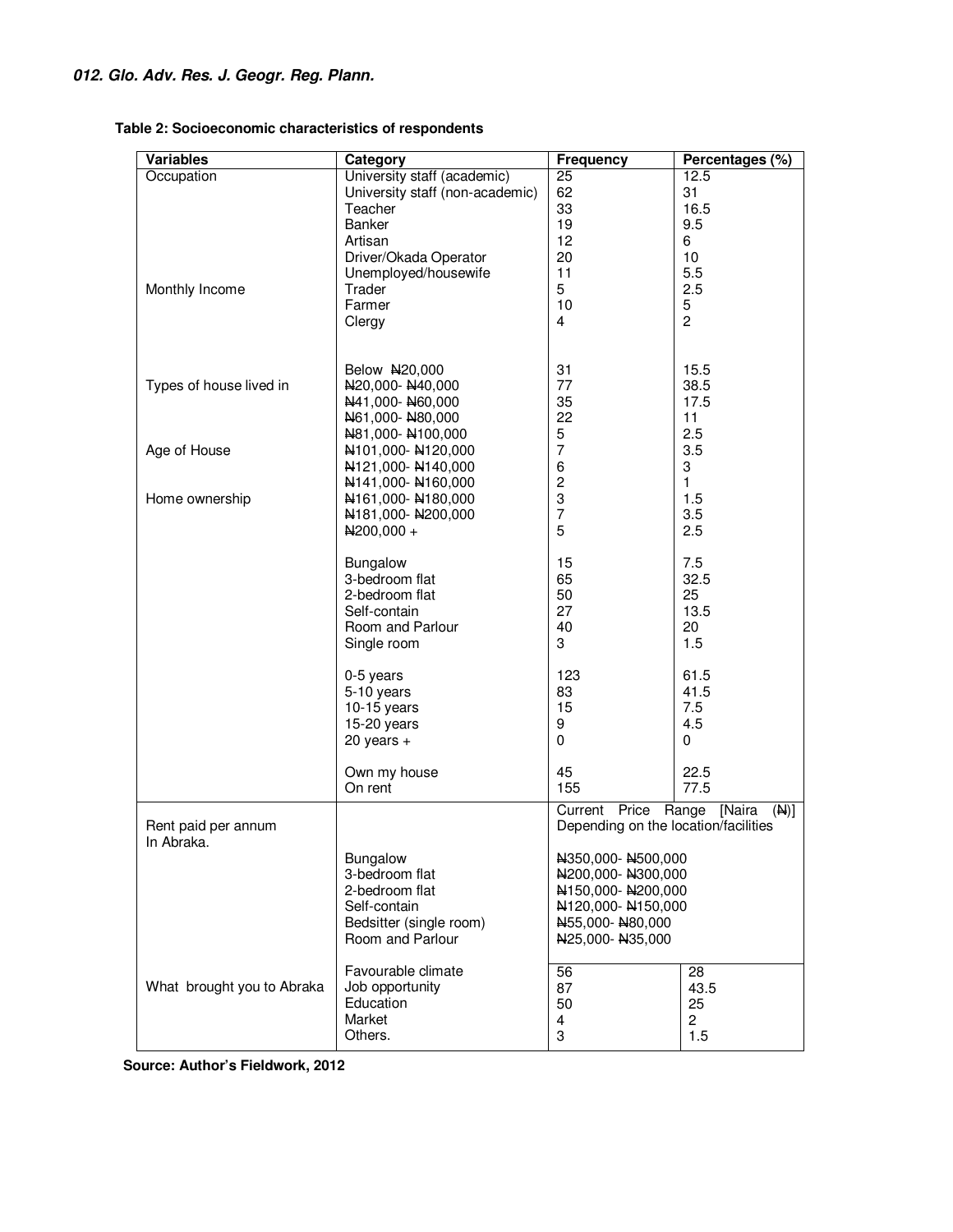| Type of crime                 | Order of severity on a 4-point scale |                      |                             |                          |
|-------------------------------|--------------------------------------|----------------------|-----------------------------|--------------------------|
|                               | <b>Verv</b><br>severe<br>(4)         | <b>Severe</b><br>(3) | <b>Not</b><br>severe<br>(2) | <b>Crime free</b><br>(1) |
| Stealing                      | 20                                   | 60                   | 79                          | 41                       |
| Armed robbery                 | 40                                   | 80                   | 55                          | 25                       |
| Snatching of car/motor cycles | 25                                   | 35                   | 80                          | 60                       |
| Murder/kidnapping             | 20                                   | 90                   | 50                          | 40                       |
| Rape/prostitution             | 25                                   | 85                   | 30                          | 60                       |
| Fraud                         | 20                                   | 32                   | 65                          | 83                       |

**Table 3: Severity of Crimes as perceived by Respondents in Abraka** 

**Source: Author's Fieldwork, 2012** 

call-up for the one year compulsory national service (NYSC).

Other occupations of the respondents are driving/ Okada operator (10%), banking (9.5%), artisans (6%), farmers (5%), traders (2.5%), and clergy (2%). This implies that the presence of Delta State University have brought about other viable socioeconomic activities that the people are engaged in. Abraka have five of the newly consolidated banks in Nigeria. Viz; Ecobank (which recently acquired Oceanic International Bank Plc), Mainstreet Bank, Keystone Bank, Unity Bank, Zenith International Bank and the United Bank for Africa (UBA) and three microfinance banks (Macrod Microfinance Bank, IC Global Microfinance Bank and Lapo Microfinance). Respondents confirmed from oral interview that there were only one commercial bank (Unity Bank) and one community bank (Oriarovie Community Bank which was bankrupt in 2006 and currently out of business) as at the time delsu was established in 1992. Also there are many campus shuttle drivers and Okada men in the town who are engaged in transportation of the students and staff of delsu as well as the host community. Abraka has many artisans, traders from neighbouring towns and villages and church denominations with clergymen serving at diverse capacities. It is evident that only 5.5% of the respondents are housewife/unemployed.

The study sought to know respondent's economic status by allowing them give a rough estimate of their monthly earnings (see table 2). The result shows that 38.5% indicated earning between N20,000-N40,000 per month. The high percentage of respondents in this income bracket is as a result of the artisans, drivers/Okada men, traders etc who put their monthly income at this range. Also the vast majority of skilled, semi-skilled and unskilled non-academic staff of the University and school teachers in the various schools in town earnings falls within this range. 17.5% of the respondents earned between N41,000- N60,000, 15.5% earns below N20,000, 11% earns between

N61,000- N80,000, 3.5% earns N101,000- N120,000 and N181,000- N200,000, 3% earns between N121,000- N140,000, 2.5% earns between N81,000- N<sub>100</sub>,000 and above N<sub>200</sub>,000. Most of the academic staff respondents earns from N120,000 to above N200,000.

This study reveals that 32.5% of the respondents lived in 3-bedroom flat, 25% in 2-bedroom flat and 7.5% in bungalows. These classes of respondents are among the high income earners in the study area who enjoy modern facilities such as pipe borne water, water closet, electricity in their houses. Some are personally owned while few are university owned apartments for senior staff. 20% of the respondent lives in a room and parlour shelter arrangement, 13.5% in Self-contain housing and 1.5% in a single room housing arrangement (see table 2). The presence of the University has necessitated properties owners to build houses with modern indoor sanitary facilities but in most of the houses visited during the course of this study, there were virtually no facilities for environmental sanitation. Refuse bins and other domestic waste are seen littered within and around residential abodes. Modern housing structures is speedily taking over the entire town especially in the core areas and as such 61.5% of respondents lived in houses between 0-5 years of age, 41.5% lived in houses between 6-10 years, 6% lived in houses between 11- 15 years, 4.4% lives in houses built between 16-20 years ago while 1.6% of the respondents lived in houses that were built over 20 years ago. Most of the people living in the older houses, either do so because they personally owned or inherited the house or because of their income status. Okada men, traders, artisans like tailors, market people are more prone to live in the older houses most of which are without modern facilities and as such dwellers resort to the use of public facilities (shared pit toilet) or open field or in some cases stream for convenience.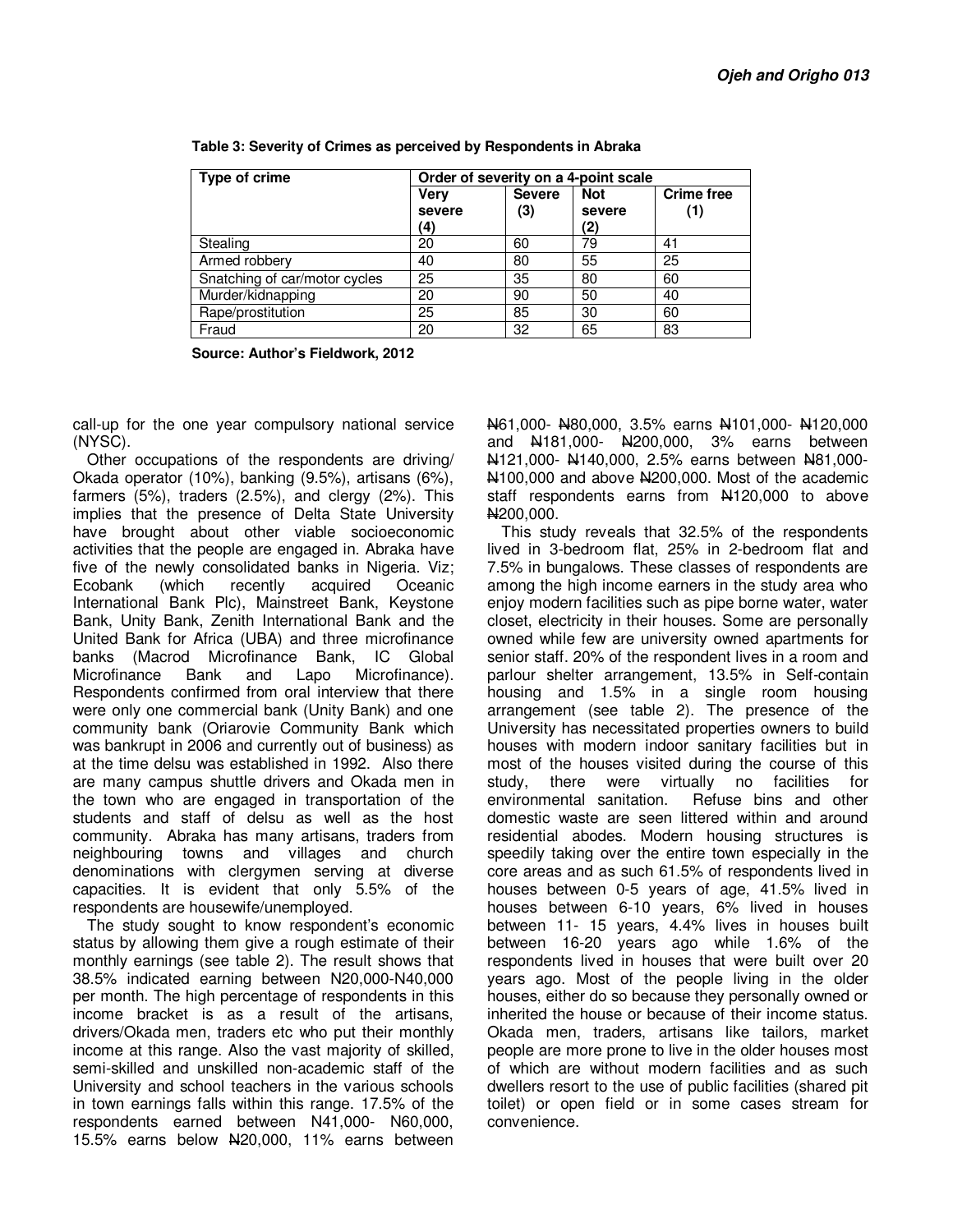**Table 4: One-Sample Test**

|                      | Test Value = $0$ |    |                 |                                                          |         |         |
|----------------------|------------------|----|-----------------|----------------------------------------------------------|---------|---------|
|                      |                  |    |                 | 95%<br>Confidence<br>the<br>Interval<br>of<br>Difference |         |         |
| Crimes               |                  | df | Sig. (2-tailed) | Mean Difference                                          | Lower   | Upper   |
| Stealing             | 3.951            | 3  | .029            | 50.00000                                                 | 9.7239  | 90.2761 |
| <b>Armed Robbery</b> | 4.264            | 3  | .024            | 50.00000                                                 | 12.6825 | 87.3175 |
| Car/Bike Snatching   | 4.027            | 3  | .028            | 50.00000                                                 | 10.4855 | 89.5145 |
| Murder/Kidnapping    | 3.397            | 3  | .043            | 50.00000                                                 | 3.1557  | 96.8443 |
| Rape/Prostitution    | 3.573            | 3  | .037            | 50.00000                                                 | 5.4647  | 94.5353 |
| Fraud                | 3.438            | 3  | .041            | 50.00000                                                 | 3.7176  | 96.2824 |

**Source: Author's analysis, 2012** 

Table 2 also shows that 77.5% of the respondents are rented apartments while 22.5% of the respondents owned their houses. The oral interviews that about 35% of those in rented apartments have bought at least a parcel of landed properties for their building some times in the future.

Table 3 shows in order of severity how the respondents rated the different types of crimes that have been reported in Abraka for about a decade. These variables and their frequencies of occurrence in order of severity were further subjected to statistical analysis to ascertain the crime levels using the SPSS 17.0 version of one sample t-test and result presented in table 4.

The t- values as shown in table 4 implies that armed robbery is more severe in the study area, followed closely by car/ bike snatching, stealing,<br>rane/prostitution and fraud. Cases of rape/prostitution and fraud. Cases of murder/kidnapping are largely new types of crimes experienced in the area but oral interview report confirms kidnapping crime is causing tension in the town since they started occurring four years ago. To reaffirm this, a business woman, the wife of a prominent transportation company owner was kidnapped at her shop in the core areas of the town in December 2008. Two years after in December 18, 2011, armed robbers attacked and robbed two professors at the Senior Staff Quarters within the main campus and similar incident was repeated in March 2012 when kidnappers invaded two campuses, kidnapped the wife of a prominent political leader and a serving commissioner and a lecturer in the faculty of social sciences. To show their grievances' about the kidnapping of their colleagues, the local union in charge of academic staff welfare subsequently went on a one-week strike to protest insecurity in the town.

Similarly, the presence of the University has caused the prices on houses, landed properties to skyrocket out of the reach of the ordinary citizens. A bungalow which cost less than a N<sub>100</sub>, 000 per annum on rent before the establishment of the university in 1992 now goes for between N350,000- N500,000. More so, a 3 bedroom and 2-bedroom flat residential rental apartment which cost less than N70,000 and N50,000 respectively before the establishment of the university now cost as much as between N200, 000- N300,000 and between  $\frac{\text{N}}{150,000}$ -  $\frac{\text{N}}{200,000}$  respectively. Earlier these houses were offered freely or at a very low amount to occupants who were begged to accept to dwell in them in order to maintain the outdoor environments. There was nothing like self-contain and bed-sitter apartments in Abraka before the establishment of the institution. These types of accommodation were newly introduced to cater for single workers and students of delsu. The most popular housing type at the reach of the masses before the establishment of delsu was the room and palour type. The rent paid by occupants was about  $H800-$ N<sub>1</sub>,000. These types of accommodation now go for between N25,000- N30,000 per annum, an increase of over three thousand percent.

The study also found out the pull factors that attracted the respondents to Abraka (see table 2). Job opportunities (43.5%) and favourable climate (28%) are the major attractors of population to the study area. This is closely followed by education (25%), market (2%) and others (1.5%).

## **CONCLUSION**

This study is an attempt on identifying and determining the place of Delta State University as a growth pole on the socioeconomic development of Abraka which has attained the status of an urban centre both in population and socio infrastructure. The study asserts